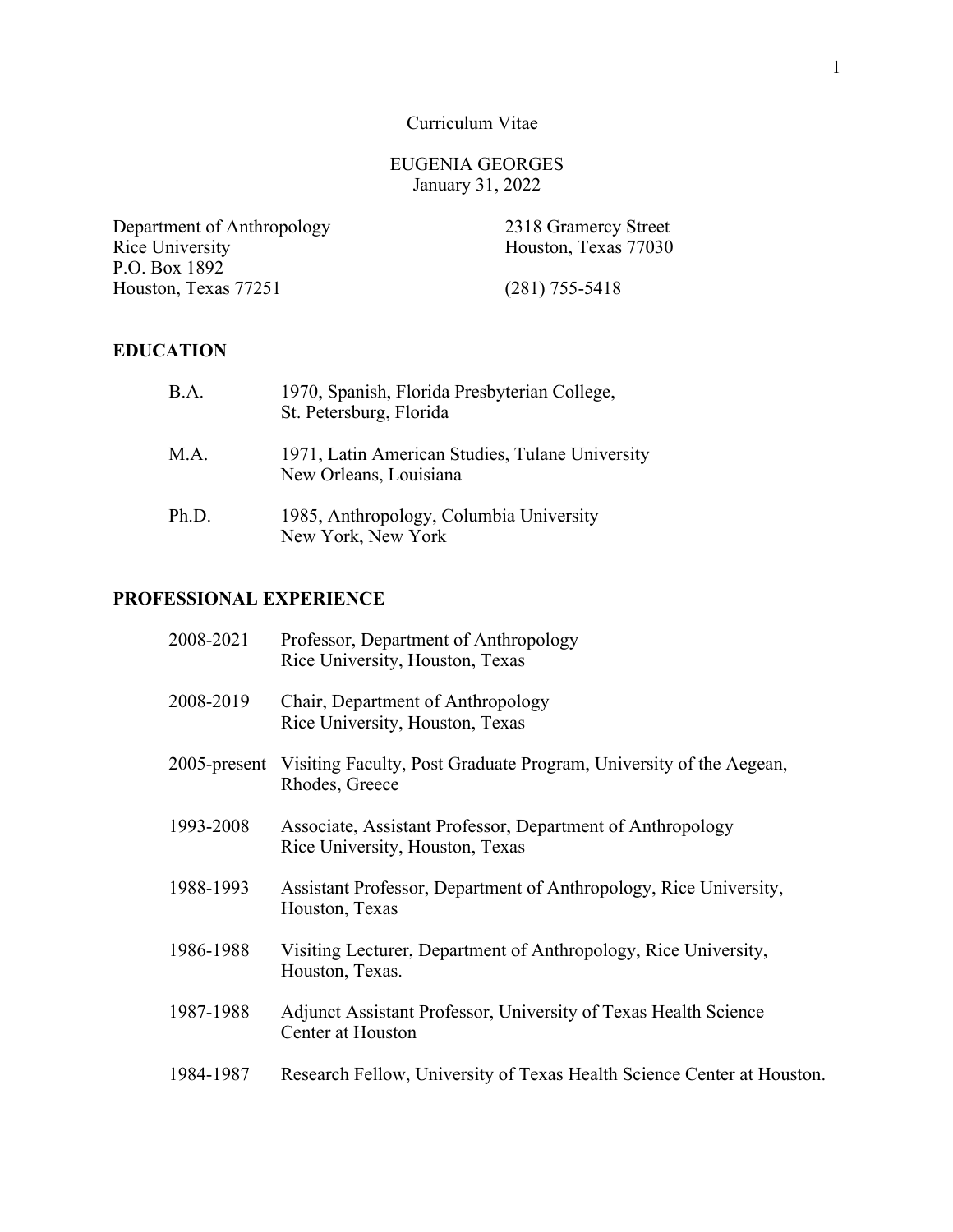| 1985      | Research Associate, Center for the Social Sciences, Columbia<br>University, New York, New York |
|-----------|------------------------------------------------------------------------------------------------|
| 1983-1984 | Postdoctoral Research Fellow, Center for Latin American and                                    |

Caribbean Studies, New York University, New York, New York

## **SELECTED FELLOWSHIPS, HONORS AND AWARDS**

| 2021      | Rice University Presidential Award for Mentoring                         |
|-----------|--------------------------------------------------------------------------|
| 2020      | Rice University Award for International Collaboration                    |
| 2019      | Tsakopoulos Library Fellowship, California State University, Sacramento  |
| 2018-2019 | Humanities Resource Center, Spatial Humanities Research Grant            |
| 2017      | Rice University Award for International Collaboration                    |
| 2016      | Brazil@Rice Travel Grant                                                 |
| 2016      | Rice University International Travel Grant (International Collaboration) |
| 2011      | Social Science Research Institute Seed Grant                             |
| 2008      | National Science Foundation Fellow, Summer Methods Training              |
|           | Workshop, Duke University                                                |
| 2008      | Norman L. and Roselea J. Goldberg Prize for Best Book in Medicine,       |
|           | Vanderbilt University Press.                                             |
| 2005      | National Science Foundation Fellow, Summer Methods Training              |
|           | Workshop, Duke University                                                |
| 2001-2004 | National Science Foundation National Dissertation Review Panel Member    |
| 2001-2003 | Ruth Landes Award for Anthropological Research                           |
| 2002      | Nicholas Salgo Award for Excellence in Teaching                          |
| 2001      | <b>National Science Foundation REU Grant</b>                             |
| 1999-2001 | National Science Foundation Award, Principal Investigator                |
| 1996      | Foundation for Hellenic Studies Award                                    |
| 1992      | National Science Foundation Planning Grant                               |
| 1992      | RISM-Landes Research Award for Anthropological Research                  |
| 1990      | American Council of Learned Societies Grant-in-Aid                       |
| 1990      | National Science Foundation Methods Workshop Fellow                      |
| 1987      | Wenner-Gren Foundation Grant (co-investigator)                           |
| 1985-1986 | Social Science Research Council Inter-University                         |
|           | Program for Latino Research Fellowship                                   |
| 1985-1986 | Ford Foundation Fellowship                                               |
| 1985      | Bancroft Award for Outstanding Dissertation in American Studies,         |
|           | Columbia University                                                      |
| 1982-1983 | American Association of University Women Fellowship                      |
| 1980-1981 | Inter-American Foundation Learning Fellowship                            |
| 1980-1981 | National Institute of Mental Health Research Fellowship                  |
| 1980      | Henry and Grace Doherty Foundation Fellowship (declined)                 |
| 1978-1979 | President's Fellowship, Columbia University                              |
| 1978      | Tinker Fellowship, Institute of Latin American and Iberian Studies       |
|           | Columbia University                                                      |
| 1977-1978 | National Defense Foreign Language and Area Fellowship                    |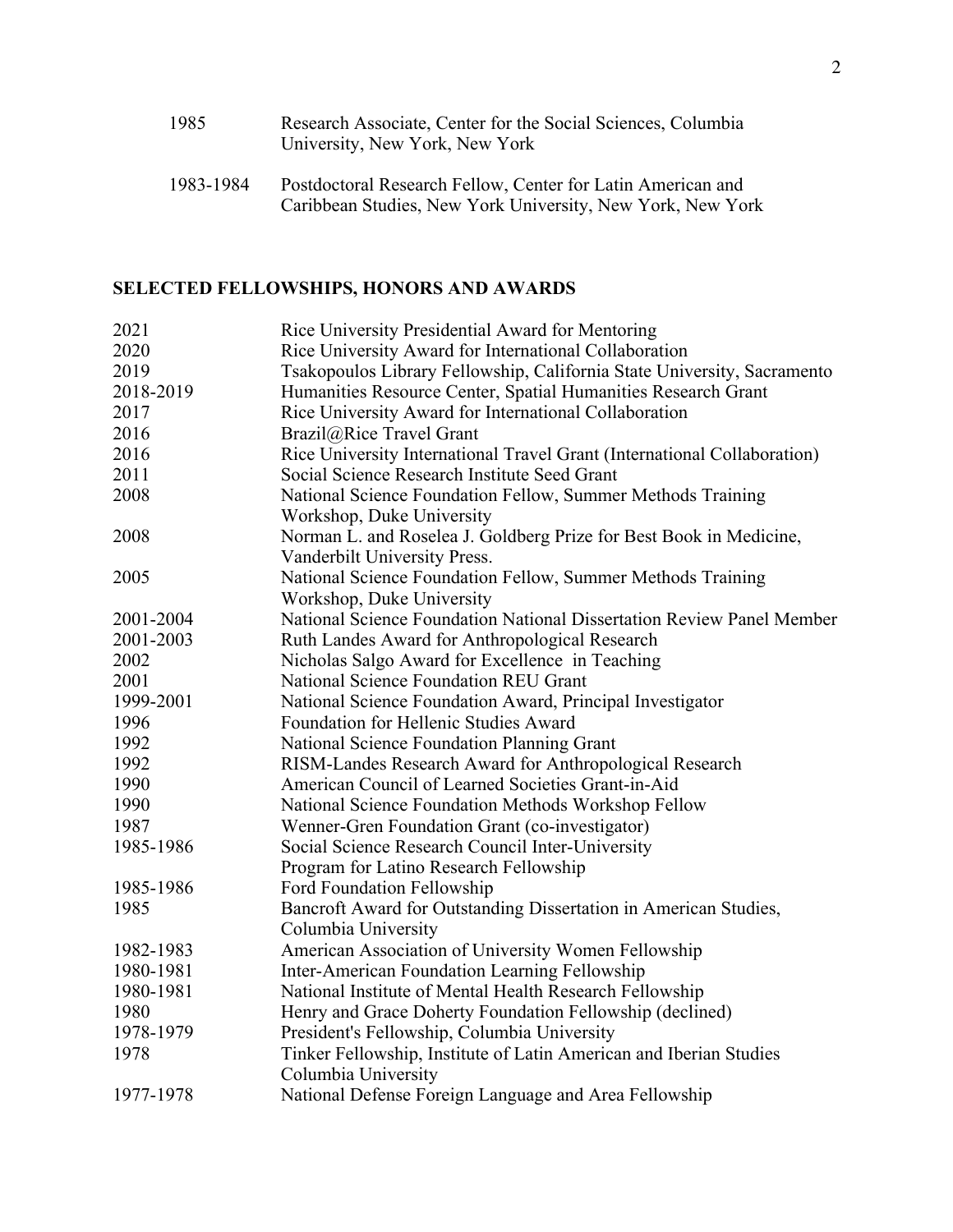| 1975      | Linguistic Society of America, Summer Fellowship |
|-----------|--------------------------------------------------|
| 1972-1973 | Fulbright-Hayes Fellowship (Colombia)            |

# **TEACHING AWARDS:**

| 2021 | Rice University Presidential Award for Mentoring              |
|------|---------------------------------------------------------------|
| 2009 | George R. Brown Award for Superior Teaching, Rice             |
| 2004 | Rice Nominee for CASE Professor of the Year                   |
| 2002 | Nicholas Salgo Award for Excellence in Teaching               |
| 2001 | Rice Women's Resource Center IMPACT Award for contribution of |
|      | empowerment of women on campus                                |
| 1998 | George R. Brown Award for Superior Teaching, Rice             |
| 1997 | George R. Brown Award for Superior Teaching, Rice             |
| 1995 | Rice Premedical Society Award for Exemplary Professor         |
| 1994 | George R. Brown Award for Superior Teaching, Rice             |

## **FIELD RESEARCH**

| 2020-2022    | Greece, ethnographic research on excessive cesarean sections, medical<br>education and obstetrical training                                                                                                                                                                                                                                                                                 |
|--------------|---------------------------------------------------------------------------------------------------------------------------------------------------------------------------------------------------------------------------------------------------------------------------------------------------------------------------------------------------------------------------------------------|
| 2017--2019   | Athens, Greece, research on the social, political and architectural history<br>of Athenian maternity hospitals and maternity care in the $20th$ century                                                                                                                                                                                                                                     |
| 2011-2017    | Greece, research on the cultural, political and economic factors promoting<br>disparities between ethnic Greek women and immigrants in rates of<br>caesarean birth                                                                                                                                                                                                                          |
| 2011-2014    | Brazil, research on "Humanization of Childbirth" social movement<br>activists and their role in reforming maternity care policy and practices in<br>the Brazilian National Health System.                                                                                                                                                                                                   |
| 2007-2008    | Rice University's Collaborative Research Center and other U.S.<br>collaborative centers, research on factors involved in successful inter-<br>institutional collaborative research among scientists                                                                                                                                                                                         |
| 1990-present | Rhodes and Athens, Greece, research on women's changing<br>reproductive experiences across the life cycle; uses and meanings of<br>reproductive technologies for pregnant women and obstetricians on<br>Rhodes; pregnancy and childbirth; abortion policy and practice; immigrant<br>domestic workers and changing understandings of motherhood; increase<br>in rate of caesarean sections. |
| 1985-1986    | New York City, conducted and supervised research on Dominican                                                                                                                                                                                                                                                                                                                               |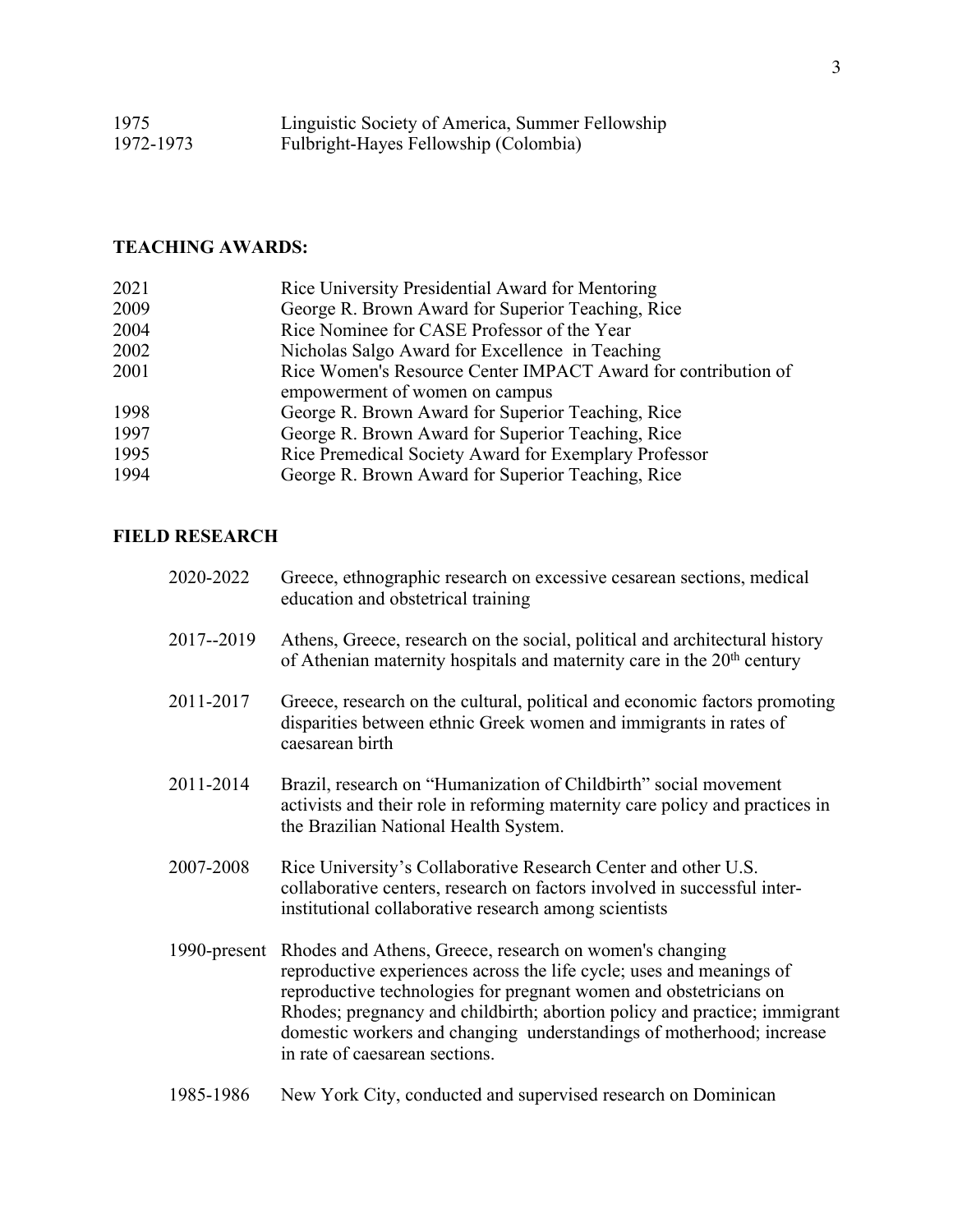immigrant settlement and the impact of Dominicans' economic and political integration on inter-ethnic relations in a Northern Manhattan neighborhood.

| 1983-1984 | New York City, research on Dominican immigrant<br>associations and their political integration at the city and state levels.                                          |
|-----------|-----------------------------------------------------------------------------------------------------------------------------------------------------------------------|
| 1980-1981 | Dominican Republic, doctoral dissertation research on<br>the causes and cultural, social and economic consequences of U.S. labor<br>migration from a rural community. |

## **SELECTED PUBLICATIONS**

## **Books and Edited Volumes**:

 Hot Spots, *Cultural Anthropology*, April 21, 2016. *Greece is Burning*. Guest editor (with James Faubion and Gonda Van Steen), Special Issue of

"Re-visiting Sex and Gender in Contemporary Greek Ethnography." Guest editor (with Chrisy Moutsatsos), Special Issue of *The Journal of Mediterranean Studies*, 18(2), 2010.

*Bodies of Knowledge: the Medicalization of Reproduction in Greece*, Vanderbilt University Press, 2008.

 *the Dominican Republic*. New York: Columbia University Press, 1990. *The Making of a Transnational Community: Migration, Development and Cultural Change in* 

## **Refereed Journal Articles and Chapters**:

 *Profession.* New York and London: Routledge, forthcoming 2022. Becoming an Obstetrician in Greece: Medical Training, Informal Scripts and the Routinization of Cesarean Birth. In Davis-Floyd, Robbie and Katherine Ong, eds. *The Anthropology of Obstetrics and Obstetricians: The Practice, Maintenance and Reproduction of a Biomedical* 

Making Ethnographic Sense of Caesarean Rates in Greek Public Hospitals: Immigrants, Midwives and Stratified Maternity Care. In William Olsen and Carolyn Sargent, eds. *The Work of Hospitals: Global Medicine in Local Culture*. Rutgers University, 2022.

 Daellenbach). In Davis-Floyd, Robbie and Melissa Cheyney, eds. *Birth in Eight Cultures*. Divergent Meanings and Practices of Childbirth in Greece and New Zealand (with Rae Long Grove, IL: Waveland Press, pp.129-164, 2019.

The Paradigm Shift of Humanistic and Holistic Obstetricians: The "Good Guys" and "Good Girls" of Brazil (with Robbie-Davis-Floyd). In *Ways of Knowing about Birth: Mothers,*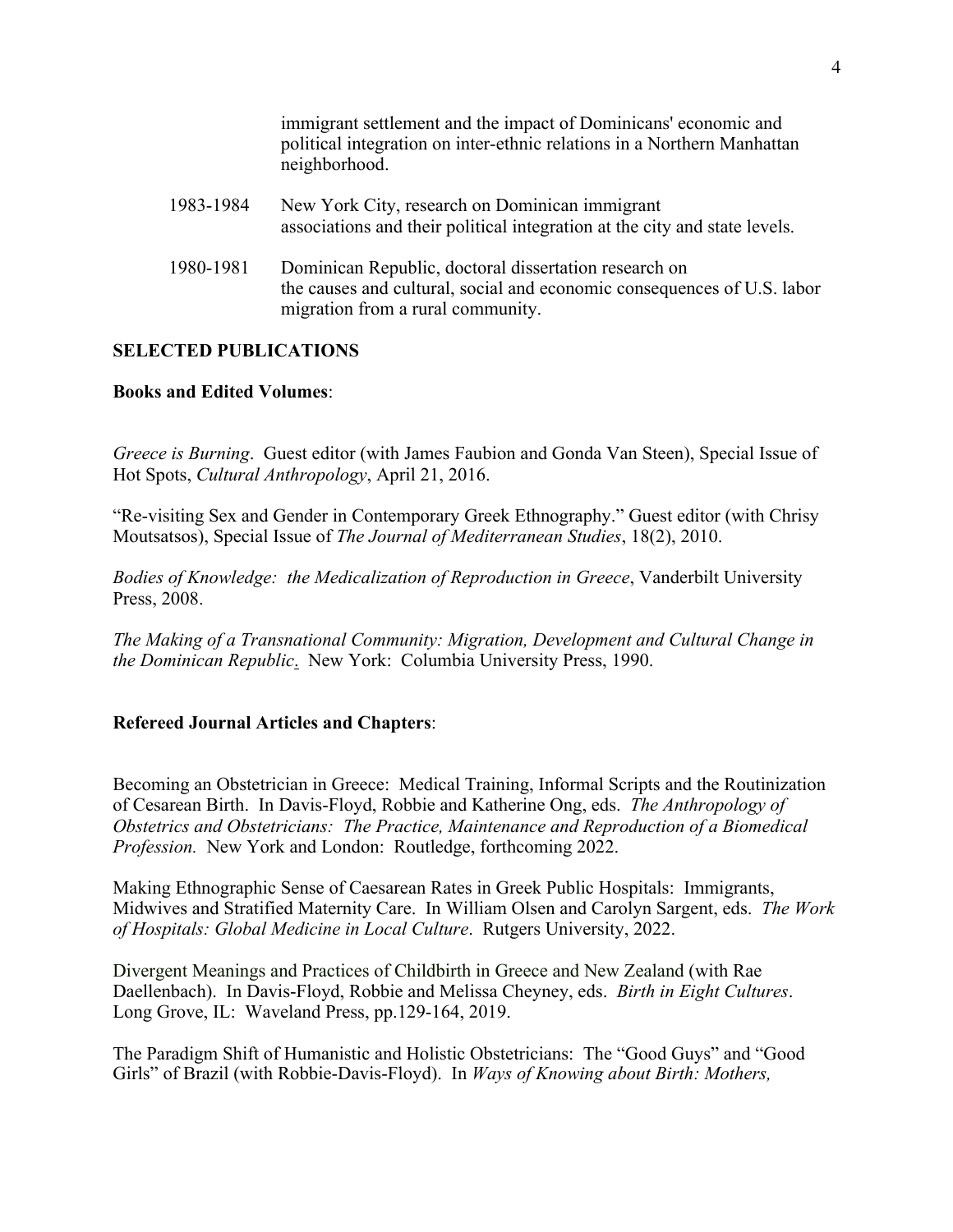*Midwives, Medicine, and Birth Activism*, edited by Robbie Davis-Floyd. Long Grove, IL: Waveland Press, Inc. Pp. 141-161, 2018.

 Humanistic Obstetric Care in Brazil. (with Robbie Davis-Floyd). In Lenore Manderson, *Anthropology*. Pp. 340-350. New York and London: Routledge, 2016. Elizabeth Cartwright and Anita Hardon, eds. *The Routledge Handbook of Medical* 

 Transforming the Ethics of Birth Care in Brazil (with Robbie Davis-Floyd). In Childbirth in the Americas, *Anthropology Newsletter*, February 2016.

 *Ethnography*. Athens: Alexandra Press, 2013. "An Intervention Just Like Any Other": Changing Meanings of the Caesarean in Contemporary Greece." In Venetia Kantsa, ed. *Motherhood in the Forefront: Recent Research in Greek* 

"Reading Pregnancy in Greece: The Rhetorical Production of Maternal and Fetal Personhood." "Reading Pregnancy in Greece: The Rhetorical Production of Maternal and Fetal Personhood."<br>In Akis Papataxiarchis, ed. *Rethinking the Political in Greek Ethnography*. Athens: Alexandra Press, 2012.

"Introduction: Re-visiting Sex and Gender in Contemporary Greek Ethnography." With Chrisy Moutsatsos and Brian Riedel. *The Journal of Mediterranean Studies*, 18(2): 197-212, 2010.

"Guiding Pregnancy: Expert Advice and the Modern Greek Mother. " *The Journal of Mediterranean Studies*, 18 (2): 387-412, 2010.

"Compatible Contradictions: Religion and the Naturalization of Assisted Reproduction". In B. Andrew Lustig, Baruch Brody, and Gerald P. McKenny, eds., *Altering Nature Volume II: Religion, Biotechnology and Public Policy*. With C. Traina, M. Inhorn, S. Kahn, and M. Ryan, pp. 15-86, Cambridge University Press, 2008.

"Greeks". In C. Ember and M. Ember, eds. *The Encyclopedia of Medical Anthropology*, Vol. 2 Cultures, pp. 681-88. New Haven: Yale University Press, 2004.

"Baby Talk: The Rhetorical Production of Maternal and Fetus Selves." With Lisa Mitchell. In M. Lay, L. Gurak, C. Gravon and C. Myntti, eds. *Body Talk: Rhetoric, Technology, Reproduction,* pp. 184-206. Madison: University of Wisconsin Press, 2000.

"Cross-Cultural Cyborgs: Greek and Canadian Women's Discourses on Fetal Ultrasound". With Lisa Mitchell. (Revised version of article first published in Feminist Studies. In Ann Saetnan, Nelly Oudshoorn, and Marta Kirejczyk, eds. *Bodies of Technology: Women's Involvement in Reproductive Medicine*, pp. 384-409. Ohio State University Press, 2000.

 Davis-Floyd and J. Dumit, eds. *Cyborg Babies: From Techno-Sex to Techno-Tots*, pp. 105- "Baby's First Picture: The Cyborg Fetus of Ultrasound Imaging". With Lisa Mitchell. In R. 124. London: Routledge, 1998.

"Cross-Cultural Cyborgs: Greek and Canadian Women's Discourses on Fetal Ultrasound." With Lisa Mitchell. *Feminist Studies* 23(2):373-401, 1997.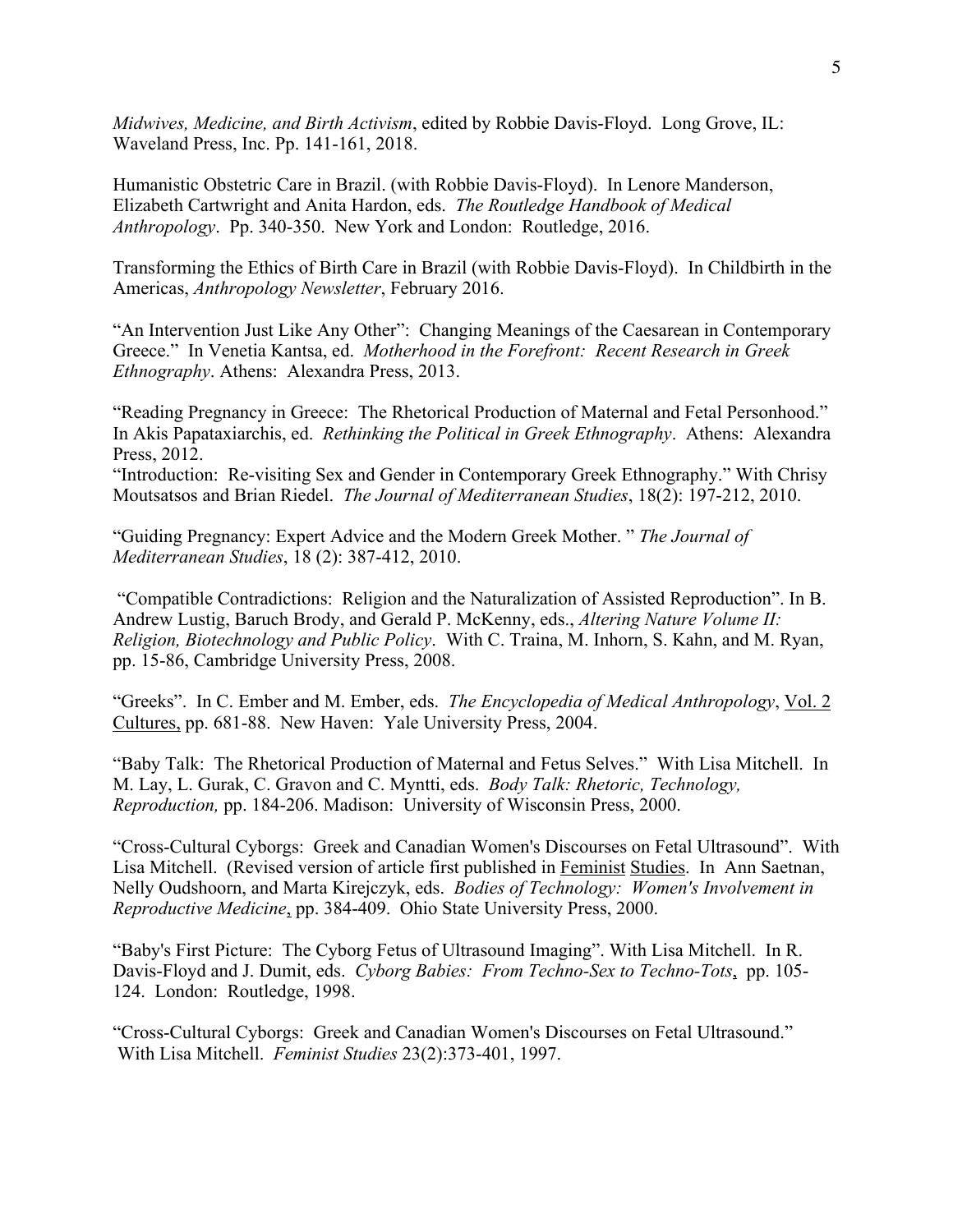"Fetal Ultrasound Imaging and the Production of Authoritative Knowledge in Greece". In R. Davis-Floyd and C. Sargent, eds. *Childbirth and Authoritative Knowledge*, pp. 91-112. Berkeley: University of California Press, 1997.

"A Cultural and Historical Perspective on Confession". In J. W. Pennebaker, ed., *Emotion, Disclosure and Health*, pp. 11-22. Washington, D.C.: American Psychological Association, 1995.

"Greek Women in the Europe of 1992: Brokers of European Cargos and the Logic of the West". With Eleni Papagaroufali. In G. Marcus, ed. *Perilous States: Conversations on Culture, Race and Nation*, pp. 235-54. Chicago: University of Chicago Press, 1993.

"Fetal Ultrasound Imaging and the Production of Authoritative Knowledge in Greece." *Medical Anthropology Quarterly* 10(2):157-175, 1996.

"Abortion Policy and Practice in Greece." *Social Science and Medicine*, 42(4):509-519, 1996.

### **Book Chapters**:

"Pregnancy." In *Encyclopedia of Human Sexuality*. With Robbie Davis-Floyd and Tsipy Ivry. Wiley-Blackwell, 2014.

 "Pregnancy." With Robbie Davis-Floyd. In *Encyclopedia of Cultural Anthropology*, pp. 1014- 1016. Sponsored by Human Relations Area Files at Yale University, 1996.

 "Dominicans." In Kenneth Jackson, ed., *Encyclopedia of New York City*, pp. 140-141. New Haven: Yale University Press, 1995.

 "Dominicans." In *Encyclopedia of American Immigrant Cultures*. New York: Macmillan, pp. 222-28, 1997.

"Gene-Environment Interaction: Diabetes and Related Diseases in Amerindians." With K. Weiss, A. Buchanan, J. Moore, R. Valdez, Y. Ahn, M. Russell, J. Campbell, and P. Kris-Etherton. In *Human Variation*. Pat Gindhart, ed. Washington: Smithsonian, 1992.

 *Sociales.* Santo Domingo: Forum, 1989. "Political Participation of a New Hispanic Population: Dominicans in New York City." In E. Georges, et al., eds. *Dominicanos Ausentes: Cifras, Politicas, Condiciones* 

"Comentario sobre la organización política de los dominicanos en Nueva York. In F. Moya Pons, ed. La migración dominicana a los Estados Unidos. Santo Domingo: Forum, 1988.

 Contemporary Latino Issues, *Working Paper* No. 1, 1988. "Dominican Self-Help Associations in Washington Heights: Integration of a New Immigrant Population in a Multiethnic Neighborhood." Austin, TX: IUP/SSRC Committee for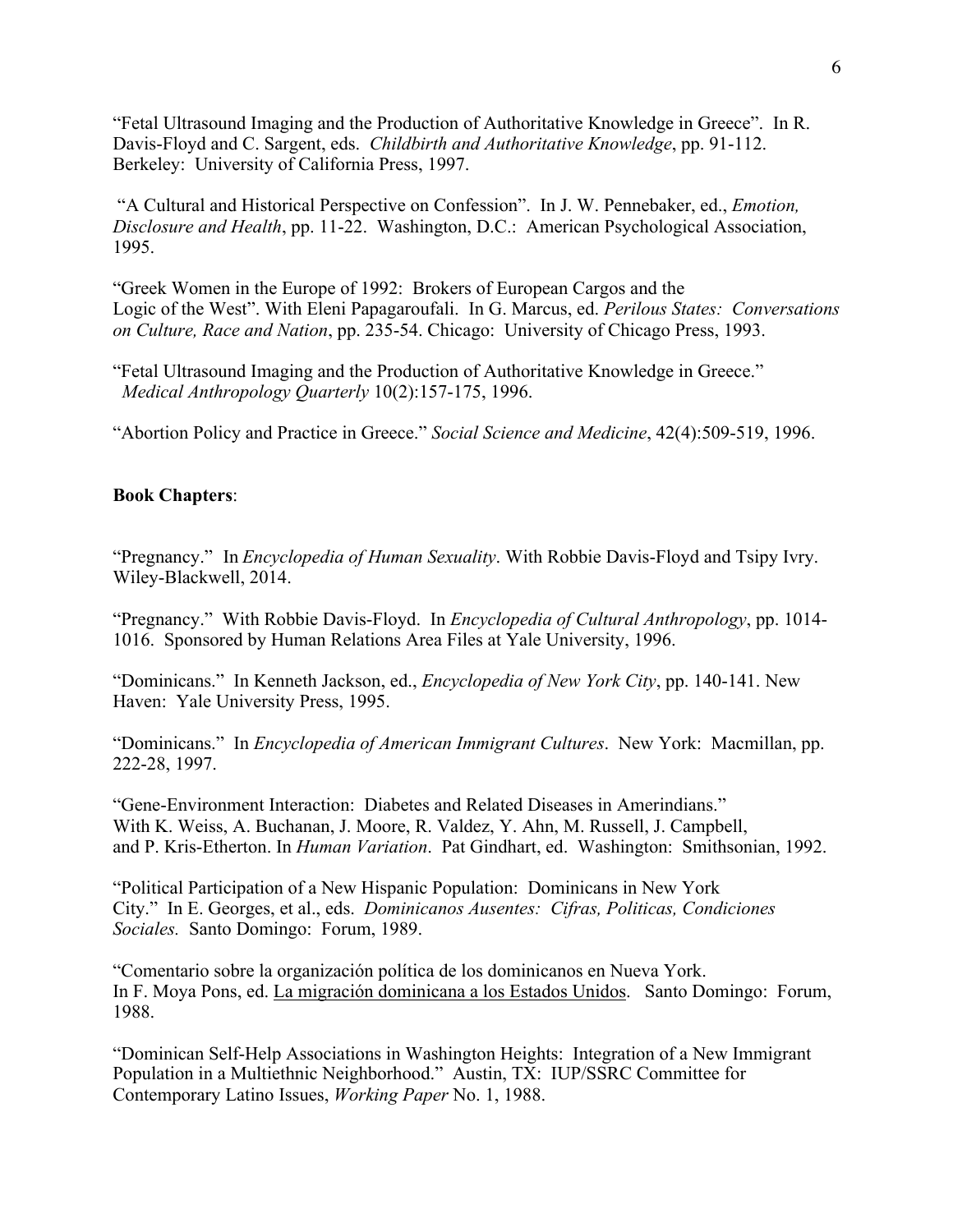"A Comment on Dominican Ethnic Associations." In C. Sutton and E. Chaney, eds. *Caribbean Life in New York City: Socio-cultural Dimensions*. New York: Center for Migration Studies, 1987.

"Distribución de los efectos de la emigración internacional sobre una comunidad de la Sierra Occidental Dominicana." (Distribution of the Effects of International Migration from a Community of the Western Dominican Sierra). In J. del Castillo and C. Mitchell, eds. *La Inmigración Dominicana en los Estados Unidos*. Santo Domingo: Editorial CENAPEC, 1987.

"New Immigrants and the Political Process: Dominicans in New York." The New York Research Program in Inter-American Affairs at New York University, *Occasional Papers*, 45, 1984.

### **Selected Book Reviews**

 *Culture,* by Violetta Hionidou*. Journal of Modern Greek Studies*, 39(2): 469-473. 2021*. Abortion and Contraception in Modern Greece, 1830-1967: Medicine, Sexuality and Popular* 

*Bad Souls: Madness and Responsibility in Modern Greece*, by Elizabeth Davis, *American Anthropologist*, 115 (3): 522-523, 2013.

*Embodying Culture: Pregnancy in Japan and Israel*, by Tsipy Ivry. *American Ethnologist*, 37(3). 2010.

*A Tale of Two Cities: Santo Domingo and New York after 1950*, by Jesse Hoffnung-Garskof. *Geschichte.Transnational.clio-online*, January 29, 2010.

*Looking Within: A Sociocultural Examination of Fetoscopy*, by Deborah Blizzard. *Medical Anthropological Quarterly*, 23 (1): 351-353, 2009.

*Reproducing Reproduction: Kinship, Power and Technological Innovation*, by Sarah Franklin and Helene Ragone, eds. *Medical Anthropological Quarterly*, 14: 271-272, 2000.

*Crosscurrents: West Indian Migrants and Race*, by Milton Vickerman. *Journal of American Ethnic History*, 19: 93-94, 2000.

 *Peripheral Migrants: Haitians and Dominican Republic Sugar Plantations*, by Samuel Martinez. *American Ethnologist*, 26:509, 1999.

*From the Other Side: Women, Gender and Immigrant Life in the U.S., 1820-1990*, by Donna Gabbaccia. International Migration Review, 30:2: 603-604.

 *In Another Place: Pilgrimage, Gender and Politics at a Greek Island Shrine*, by Jill Dubisch, *American Ethnologist*, 23:157-158, 1996.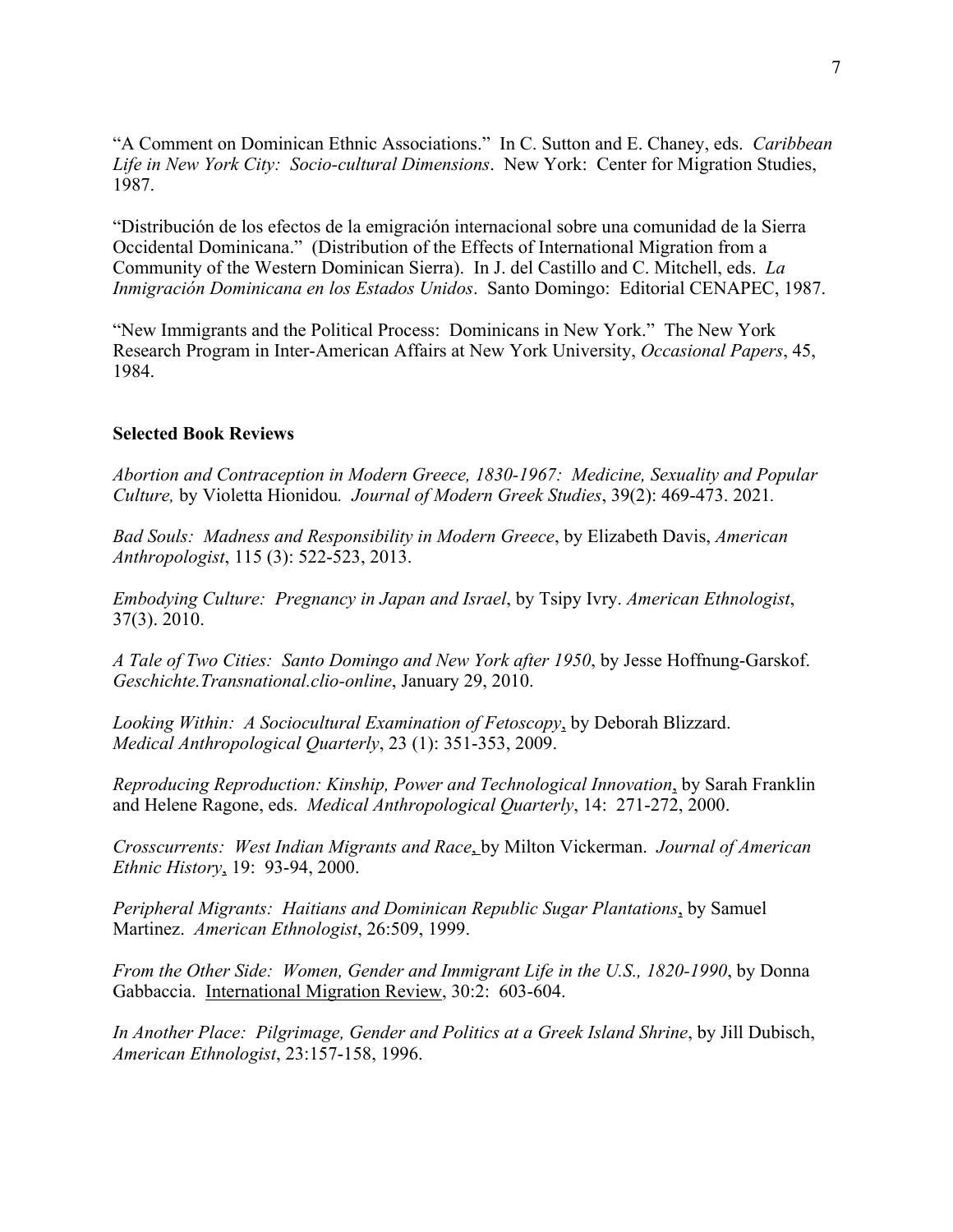*Keeping Heads Above Water: Salvadoran Refugees in Costa Rica,* by Tanya Basok*, American Ethnologist*, 22 (2): 440-441, 1995.

*Double Passage: The Lives of Caribbean Migrants Abroad and Back Home,* by George Gmelch*, American Ethnologist*, American Ethnologist 22(2):443-444., 1995

*Dance and the Body Politic in Northern Greece*, by Jane K. Cowan*, Journal of Modern Greek Studies*, 11(2):299-301, 1993.

## **SELEECTED TALKS AND PAPERS PRESENTED (to 1990)**

 Invited Panelist and Discussant. "Migrant Mothers Matter." ORAMMA Conference, Massstrict University, Brussels, February 28, 2019.

Keynote Speaker at the Biennial Conference of the National Association of Greek Midwives. "Making Sense of Caesarean Rates in Greece: Immigrants, Midwives and Stratified Maternity Care." Athens, September 28, 2018.

Invited Discussant, "Race and Reproduction Workshop," Fordham University, New York City, February 15-16, sponsored by Wenner Gren Foundation, 2018.

Making Sense of Caesarean Rates in Greek Public Hospitals. Invited Keynote Speech delivered to Annual Meeting of the Greek Association of Midwives, Athens, Greece, May 30, 2018. Making Sense of Caesarean Rates in Greek Public Hospitals: Immigrants, Midwives and Stratified Maternity Care. Paper presented at the  $116<sup>th</sup>$  Annual Meeting of the American Anthropological Association, Washington DC, December 3, 2017.

Stratifying Maternity Care in Greece: Midwifery and Immigrants in Greek Public Hospitals. Paper presented at the 4<sup>th</sup> International Conference of the Russian Association of Medical Anthropology, Moscow Academy of Science, July 30, 2017.

The Midwifery Slot in Greek Maternity Care: Stratifying Authoritative Knowledge. Paper presented at the 115th Annual Meeting of the American Anthropological Association, November 18, 2016.

Transforming the Ethics of Birth Care: Ethnographies of Humanization. Invited paper presented at the Humanization of Childbirth Conference, Brasilia, November 27-30, 2016.

Panel Discussant, Humanizing Childbirth: Negotiating Women's Reproductive Rights in the Face of Obstetrical Violence. 114<sup>th</sup> Annual Meeting of the American Anthropological Association, Denver, November 21, 2015

Invited Conference Discussant, (In)Fertile Citizens: Anthropological and Legal Challenges of Making Sense of Caesarean Rates in Greek Public Hospitals: Immigrants, Midwives and Stratified Maternity Care Assisted Reproductive Technologies. University of the Aegean, Lesvos, Greece, May 28-30, 2015.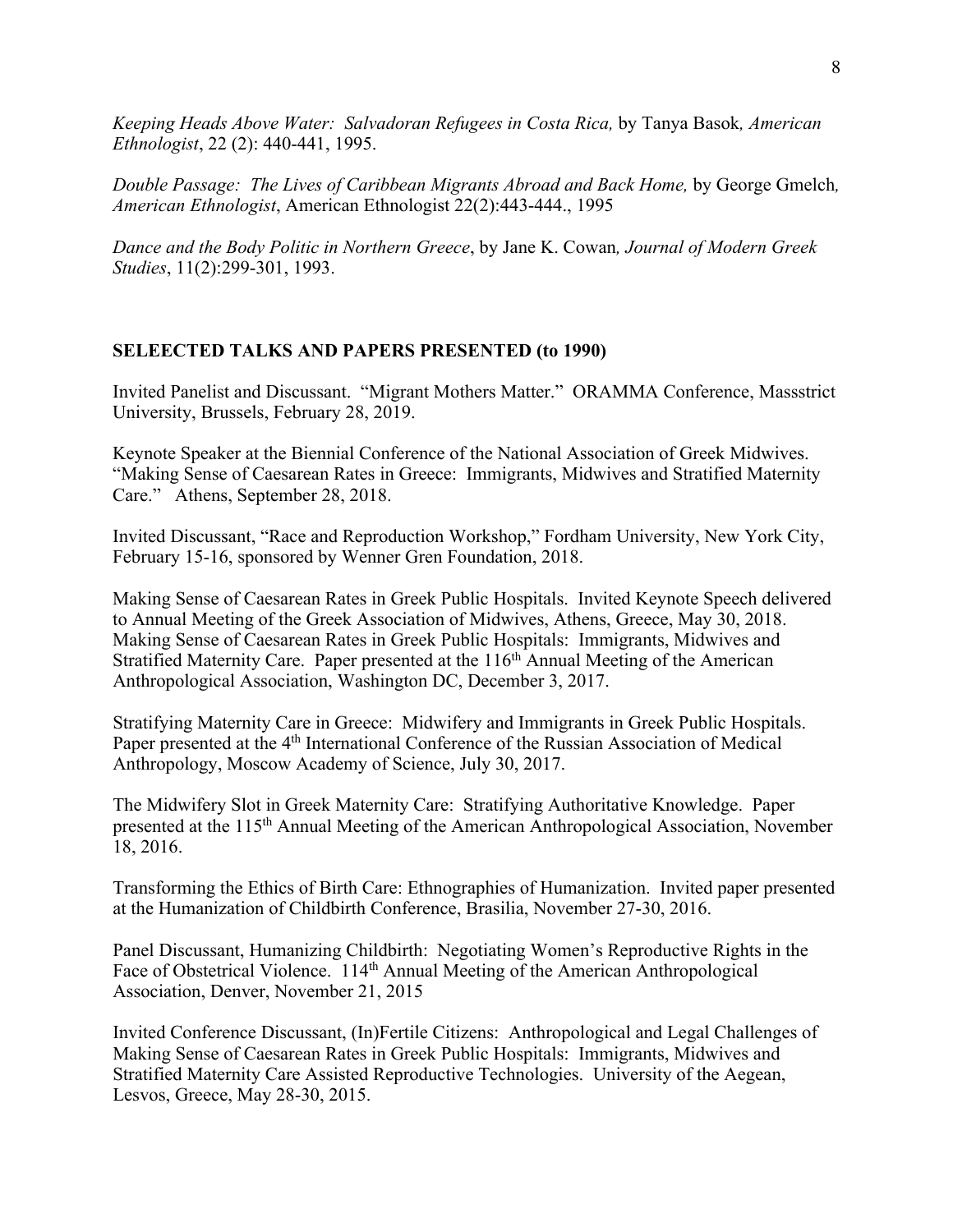Panel Discussant, Re-Producing Subjects: International Perspectives on Reproductive Governance. 113<sup>th</sup> Annual Meeting of the American Anthropological Association, December 3, 2014.

Panel Discussant, Assisted Reproductive Technogies (ARTS) in Greece. European Association of Social Anthropology Biennial Conference, Talinn, Estonia, May 2014.

The Paradigm Shift of Holistic Obstetricians: Why Some Doctors Choose to Change. Paper presented with Robbie Davis-Floyd at the Society for Applied Anthropology Meetings, Albuquerque, New Mexico, March 18-22, 2014.

The Role of the "Humanization of Childbirth Movement" in Reforming Maternity Policy in Brazil. Talk and workshop presented at Atma Jaya University, Yogyakarta, Indonesia, December 4, 2013.

Bringing Gender from the Periphery to the Core of Migration Studies: Honoring the Work of Patricia R. Pessar. Roundtable Participant,  $112<sup>th</sup>$  Annual Meeting of the American Anthropological Society, Chicago, November 20-24, 2013.

Issues of Reproduction. Panel chair and discussant. Modern Greek Studies Association Symposium, Bloomington, IN, November 14-17, 2013.

The Paradigm Shift of Holistic Obstetricians: "Brazil's "Good Guys and Girls." Paper presented with Robbie Davis-Floyd at the SMA/EASA Joint International Conference, "Encounters and Engagements: Creating New Agendas for Medical Anthropology." Tarragona, Spain, June 12- 14, 2013.

 The Paradigm Shift of Holistic Obstetricians: "Brazil's "Good Guys and Girls. Paper presented with Robbie Davis-Floyd at the 111<sup>th</sup> Annual Meeting of the American Anthropological Society, San Francisco, November 14-18, 2012.

Food Sharing, the Open Body and the Social Body on the Island of Rhodes. Paper presented at the 110<sup>th</sup> Annual Meeting of the American Anthropological Society, Montreal, November 16-20, 2011.

Discussant, Panel on Biomedical Perspectives on Health Care, 110<sup>th</sup> Annual Meeting of the American Anthropological Society, Montreal, November 16-20, 2011.

Revisiting Legacies of Gender and Sexuality in Greece in a Time of Neoliberal Crisis. Panel organized and chaired at the 110<sup>th</sup> Annual Meeting of the American Anthropological Society, Montreal, November 16-20, 2011.

Cosmopolitan Circuits: Gendered Ethnographies of Travel and Return at the Margins of Europe. Panel organized and chaired for the  $7<sup>th</sup>$  Biennial MESEA Conference on Travel, Trade and Ethnic Transformations, Pecs, Hungary, June 16-20, 2010.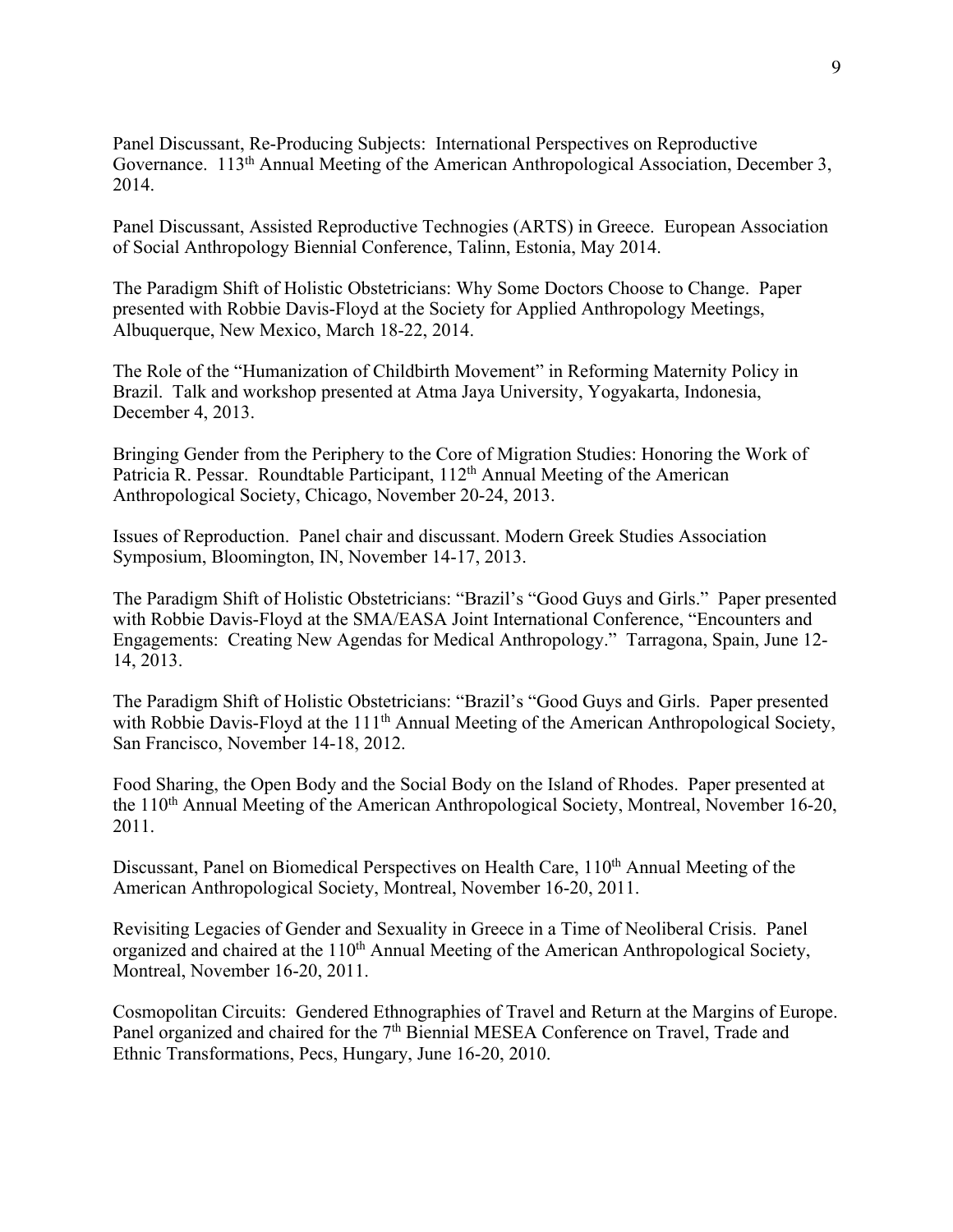Imagine a Romantic Greek Island: Travel, Gender, and Inter-Cultural Marriage on Rhodes. Paper presented at the 7<sup>th</sup> Biennial MESEA Conference on Travel, Trade and Ethnic Transformations, Pecs, Hungary, June 16-20, 2010.

The Energy Ladder and Health in Lesotho: Results from a Field-Based Study. Paper presented at the 6th International Conference on Environmental, Cultural, Economic and Social Sustainability, University of Cuenca, Ecuador, January 5, 2010.

Changing Meanings of the Caesarean in Contemporary Greece in a Context of Very Low Fertility. Paper given at the Annual Meetings of the Society for Medical Anthropology, New Haven, CT, September 26, 2009.

A Cultural History of Childbirth. Invited Guest Speaker at the Utah Humanities Council and Zion Canyon Arts Lecture Series, Springdale, Utah, April 3, 2009.

Reconfiguring the Ideal Birth: The Normalization of Caesarean Sections in Greek Maternity Care. Invited Paper presented by invitation at the International Workshop "Motherhood at the Forefront: Recent Research in Greek Ethnography," University of the Aegean, Mytilene, Greece, May 31, 2008.

Reconfiguring the Ideal Birth: The Normalization of Caesarean Sections in Greek Maternity Care. Invited Paper presented by invitation at the International Conference on "The Politics of Life: Anthropological Perspectives on Health and Biosociality." Panteion University, Athens, Greece, May 16, 2008.

 presented by invitation at the International Conference on "Rethinking the Political," University of the Aegean, Mytilene, Greece, November 11, 2007. Reading Pregnancy in Greece: the Rhetorical Production of Maternal and Fetal Selves. Paper

Mothers, Daughters and Others: Immigrant Domestic Workers and their Employers in Greece. Paper given at the 106th Annual Meetings of the American Anthropological Association, Washington, DC, December 2, 2007.

Mothers and Others: Public Discourses on Immigration, Immigrant Domestic Workers and their Employers in Greece. Paper given at the 105th Annual Meetings of the American Anthropological Association, San Jose, California, November 15, 2006.

New Reproductive Technologies and Gender: A Workshop on Anthropological Approaches. Invited Talk, Graduate Program in the Study of Women and Gender, University of the Aegean, Rhodes, Greece, July 13, 2006.

 New Reproductive Technologies and Gender: An Anthropological Perspective. Invited Keynote Speaker, International Conference on "Interdisciplinary Perspectives on Gender," Rhodes, Greece, July 22, 2006.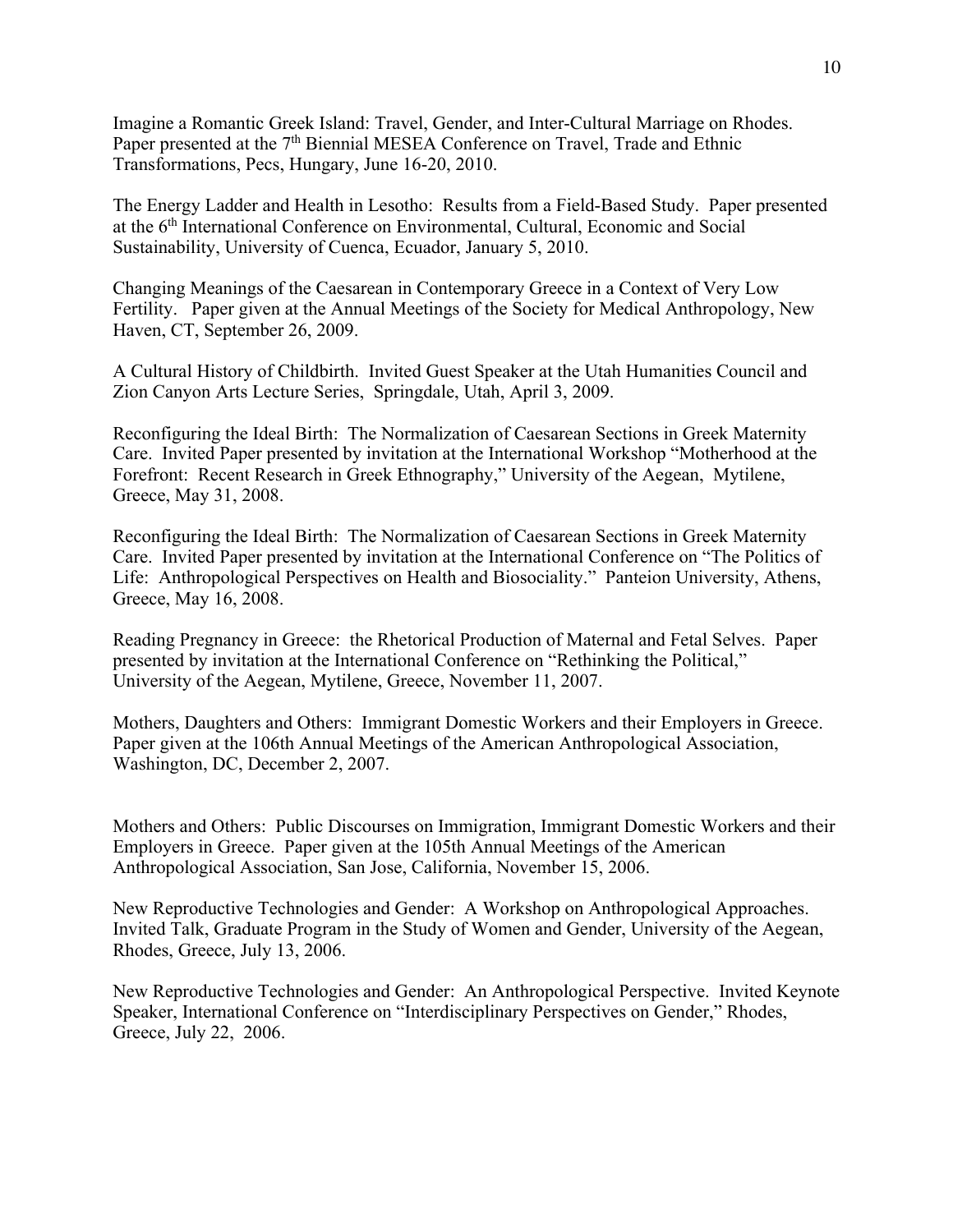Using Textual Analysis Software to Study Public Discourses on Immigration, Immigrant Domestic Workers and their Employers in Greece. Talk given at NSF Workshop on Methods of Textual Analysis, Santa Fe, New Mexico, May 17, 2006.

Invited Panel Discussant to International Conference on Migration and Domestic Work in Global Perspective. The Netherlands Institute of Advanced Studies, Wasenaar, May 27, 2005.

New Reproductive Technologies in Cross-Cultural Perspective. Invited Lecture, Program in the Study of Women and Gender, University of the Aegean, Rhodes, July 6, 2005.

Motherhood, Modernity and the Discourse of Risk: Generational Perspectives from Rhodes. Paper presented to the conference "Globalization: the Next World Order," University of the Aegean, Rhodes, Greece, July 3, 2003.

Living with Contradictions: Moral Discourses on Abortion in Greek Women's Narratives. Talk given by invitation at the University of the Aegean, Rhodes, Greece, June 12, 2002.

From "Suffering" to "Stress:" Recent Transformations in Greek Fathers' and Mothers' Perspectives on Childbearing and the Family. Paper given at the 100th Annual Meetings of the American Anthropological Association, Washington, November 30, 2001.

Baby Talk: The Rhetorical Construction of Maternal and Fetal Selves. Paper presented to Center for Cultural Studies lecture series, Rice University, December 4, 2001.

Baby Talk: The Rhetorical Construction of Maternal and Fetal Selves. Paper given at the 98th Annual Meetings of the American Anthropological Association, Chicago, November 18, 1999.

The Cultural Construction of Maternal and Fetal Selves. Paper given at the Annual Meeting of the American Ethnological Society, Portland, Oregon, March 25, 1999.

Conceiving Modernity: Generational Perspectives on Gender Ideologies and Reproduction in Rhodes, Greece. Paper given at the 97th Annual Meeting of the American Anthropological Association, Philadelphia, Pennsylvania, December 4, 1998

 Latin American Studies Meetings, Guadalajara, Mexico, April 18, 1997. Chair and Discussant, "Transnational Migration I: Theorizing Latin American Transmigration."

Chair and co-organizer of Invited Session entitled, "Transnationalism and Gender." Annual Meeting of the American Ethnological Society, San Juan, Puerto Rico., April 19, 1996

 Women. Talk given by invitation to the Conference "Encounters with the Technological Body." University of California, April 4, 1996. Putting the Baby on Television: Cultural and Political Dimensions of Fetal Imaging for Greek

Moral Discourses of Abortion: Living with Contradictions in Rhodes. Paper presented at the Modern Greek Studies Association Meetings, Boston, November 3, 1995.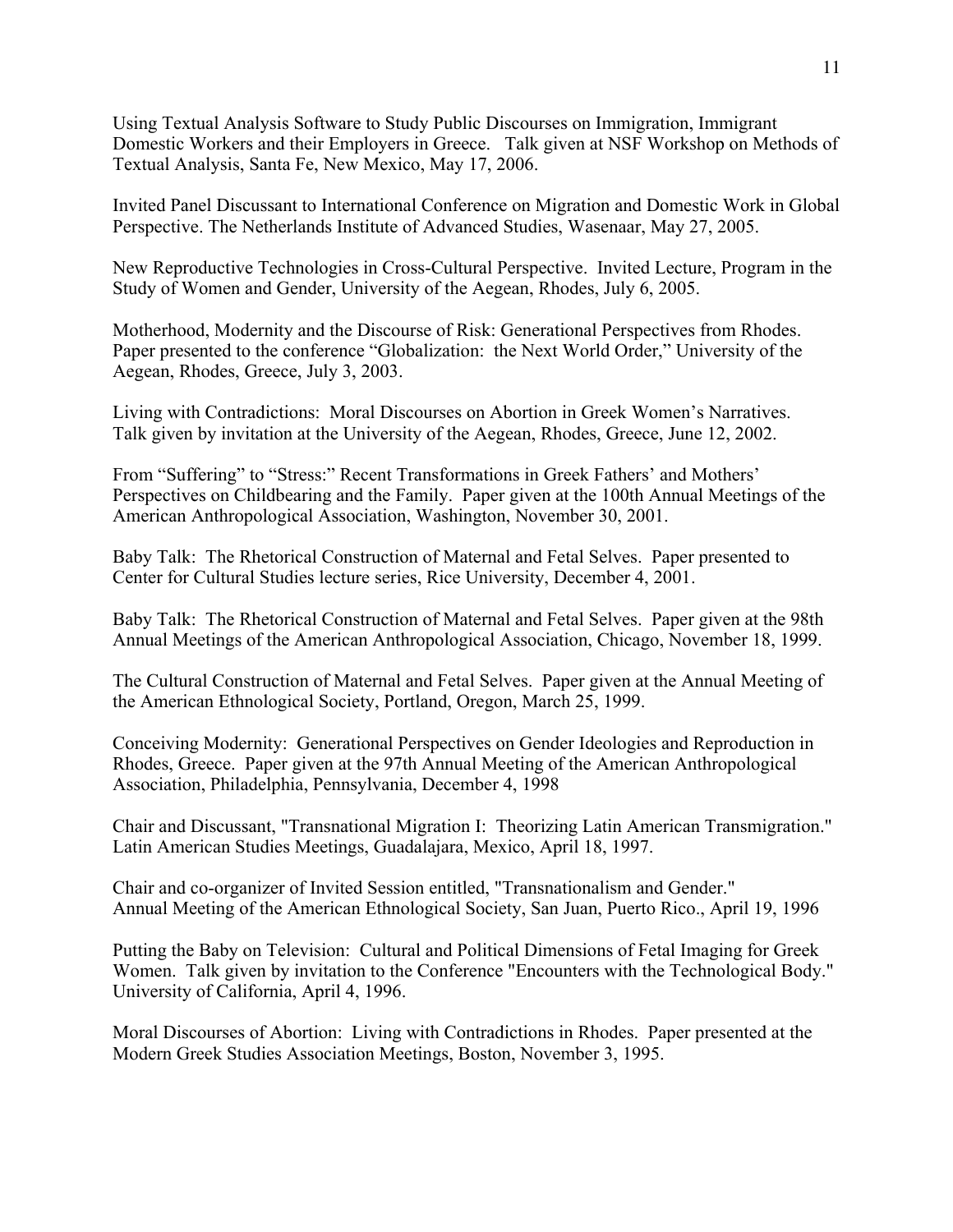Fetal Ultrasound Imaging: The Technical Politics of Visualization. Talk given by invitation to Scientia Colloquium, Rice University, February 15, 1994.

Women's Experiences of Fetal Ultrasound Imaging in Greece. Paper presented at the 92nd Annual Meeting of the American Anthropological Association, November 17, Washington, D.C., 1993

Fetal Ultrasound Imaging and the Production of Authoritative Knowledge in Greece. Paper presented at the 91st Annual Meeting of the American Anthropological Association, San Francisco, 1992.

Co-organizer and co-chair for Invited Session entitled, "The Anthropological Enterprise in Clinical Settings: Issues of Ethics for Medical Anthropology." 91st Annual Meeting of the American Anthropological Association, San Francisco., 1992

Abortion Policy and Practice in Greece. Presented at the 90th Annual Meeting of the American Anthropological Association, Chicago, November 24, 1991.

Body Fat Distribution in Relation to Socioeconomic Status in Men and Women of the Hispanic Health and Nutrition Survey. Presented at the 60th Annual Meetings of the American Association of Physical Anthropology, Milwaukee, April 2-6, 1991.

Co-organizer and co-chair for session entitled, "Successful Practice in a Problematic Profession." 50th Annual Meetings of the Society for Applied Anthropology, Charleston, March 13-17, 1991.

Rhodian Women's Perceptions of Fetal Ultrasound Imaging. Invited talk given by invitation at the Institute of Child Health, Athens, Nov. 13, 1990.

Gender, Class and Migration in the Dominican Republic: Women's Experience in a Transnational Community. Paper presented at the Workshop "Towards a Transnational Perspective on Migration: Race, Class, Ethnicity and Nationalism Reconsidered," New York Academy of Sciences, New York, May 3-5, 1990.

Medical Anthropology in the United States Today. Talk given by invitation to the Subdepartment of Anthropology, Panteios University, Athens, Greece, May 17, 1990.

### **PROFESSIONAL ACTIVITIES, EDITORIAL BOARDS**

 Chair, Victor Papacosma Graduate Student Essay Prize Committee, MGSA 2014 Chair, Edmund Keeley Book Prize Committee, MGSA 2013 Editorial Board, *Cultural Anthropology*, 2014-2019 Editorial Board, *Journal of Modern Greek Studies*, 2011-2017 Executive Board Member, Modern Greek Studies Association, 2011-2017 Editorial Board, *American Anthropologist*, 2003-2007 Member, Edmund Keeley Book Prize Committee, MGSA 2012 Program Committee, Modern Greek Studies Association (MGSA), 1998